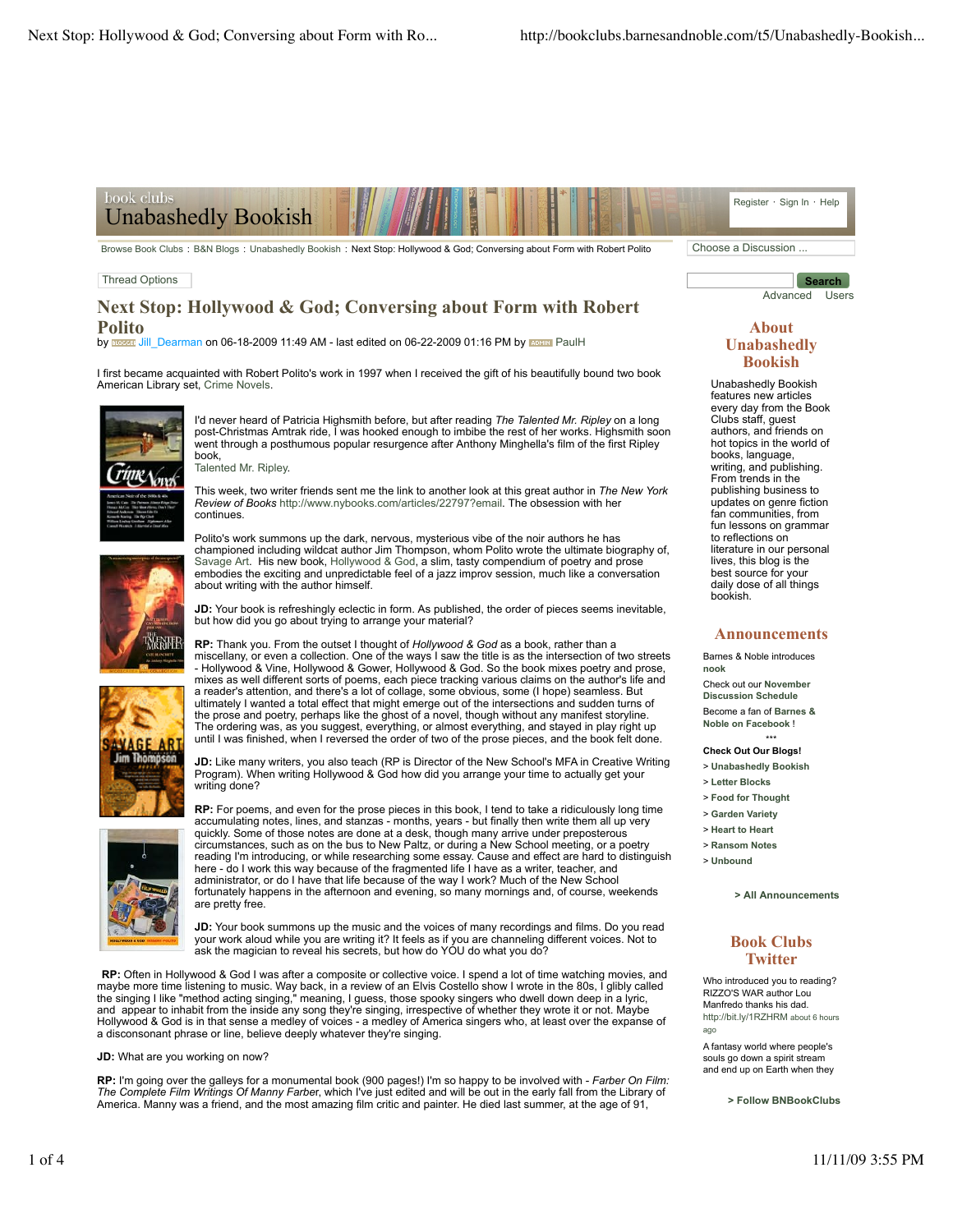only a few months after his last gallery show of new work. Plus I'm on sabbatical from the New School, and trying to finish a nonfiction book, *Detours: Seven Noir Lives*.



**QUESTION OF THE WEEK** for Key-bangers: That's all for now with RP. I'm curious, but I'm dear writers, how has music and film (or other art forms) influenced your work? Let us all know, and keep banging the keys http://www.bangthekeys.com.

Check out my writer's workshop in a book, Bang the Keys!

## **INSTRUCTIONS FOR POSTING COMMENTS** (by popular demand):

Posting comments on the blog is simply a matter of signing into the Book Clubs and then clicking on the "Post A<br>Comment" link that appears on the bottom of each blog entry. In order to sign into the Book Clubs you have to *BN.com account and are signed into that, you'll need to click the Sign In link on the Book Clubs (it's below the image of a bookshelf). Again, this club is called Unabashedly Bookish. Any problem - try the Help board.*

And if YOU or a writer you know are interested in being INTERVIEWED for this weekly column on writing, write to me at Jill@JillDearman.com. Put "B&N Blog Interview" in the subject line. Be patient; I shall respond. Show's over. Cut! Print!

Message Edited by PaulH on 06-22-2009 01:16 PM

All Users' Tags: Anthony\_Minghella Jill\_Dearman Jim\_Thompson Manny\_Farber Patricia\_Highsmith View All (6) Categories: writer to writer

| Permalink                                                                                                                                                                                                                   | n<br><b>BOOKMARK</b> |                 |                 |
|-----------------------------------------------------------------------------------------------------------------------------------------------------------------------------------------------------------------------------|----------------------|-----------------|-----------------|
|                                                                                                                                                                                                                             | « Back to Blog       | « Newer Article | Older Article » |
| <b>Comments</b>                                                                                                                                                                                                             |                      |                 |                 |
| by jynyc on 06-18-2009 12:19 PM                                                                                                                                                                                             |                      |                 | Options         |
| Thanks for a great interview Jill. I have not read Polito but am curious to check him out! Also I like hearing about his<br>fragmented work process it's reassuring!                                                        |                      |                 |                 |
| Permalink                                                                                                                                                                                                                   |                      |                 | 1               |
| by <b>EXECUTE: Jill</b> Dearman on 06-18-2009 12:25 PM                                                                                                                                                                      |                      |                 | Options         |
| Isn't it, though? Polito is king of fab little pieces adding up to a puzzling and powerful whole. I write in fragments too,<br>and it's reassuring to hear that YOU do too! How about other folks?                          |                      |                 |                 |
| Permalink                                                                                                                                                                                                                   |                      |                 | 0               |
| by SDFicklin on 06-18-2009 02:36 PM                                                                                                                                                                                         |                      |                 | Options         |
| Wow, great interview! I've tried writing in fragments and while it's liberating to be able to write scenes that way I found<br>it hard to weave back together into a cohesive piece. I quess that's why I don't write Noir! |                      |                 |                 |
| Permalink                                                                                                                                                                                                                   |                      |                 | 1               |
| by BLOGGET Jill Dearman on 06-18-2009 04:35 PM                                                                                                                                                                              |                      |                 | Options         |
| Ha! Yes, I suppose those threads can get lost in a dark alley, on a rainy night                                                                                                                                             |                      |                 |                 |
| Permalink                                                                                                                                                                                                                   |                      |                 | 0               |

#### by BurtShulman on 06-18-2009 06:04 PM

My most producdtive writing seems to come in what I'd call fragmentary bursts which can be pretty intense, but may only happen every other year or so (sometimes, sadly, even less frequently). I just seem to hit periods in my life during which for various reasons I find an opening -- kind of like a football running back who breaks that one tackle<br>and hits the open field. It feels great, and for a little while I'll write at a good clip -- I'm talkin months. Then my inner defensive line closes up again and I start getting stuffed on every play (ok, enough with the football metaphosr). Often, that's when I start feeling exhausted and depressed because to continue the writing burst would mean going on very little sleep while still needing to fulfill all those Life Obligations (plus craving some mandatory goof-off time). My ongoing effort is to somehow lock in a schedule where I write at least a little every day -forever -- and still have room for those periodic bursts. But -- for me, much of the time writing for a half hour a day<br>ends up feeling more frustrating than gratifying. So often between bursts I kind of stop, though nev anxiety to the point at which it becomes less painful to just avoid writing than keep at it. I have similar issues when it comes to the work I do for a living so this isn't surprising. I comfort myself by recognizing that even this odd pattern

die. Sound familiar? http://bit.ly /4FuJdG about 23 hours ago

Stop by and chat with Debbie Macomber. http://bit.lv/sqTVQ 1 day ago

# **Top Laureled Posts**

| <b>Mapping Banned</b><br>Books ®                                                                    | 14 |
|-----------------------------------------------------------------------------------------------------|----|
| Re: Should Art be<br>Prohibited? Or. Will<br>The Adventu $^{\tiny{\textcircled{\tiny{\textcirc}}}}$ | 11 |
| Let's split! Infinitive<br>s, that is. $\mathbb Q$                                                  | 10 |
| Let's Get Serial $\mathbb Q$                                                                        | 10 |
| The Appeal of Old<br>Maps ® <mark>⊡</mark>                                                          | 10 |
|                                                                                                     |    |

View All

## **Latest Articles**

New Kids' Book About "The Greatest" Floats Like a Butterfly and Stings Like a Bee Hyphen-ate your brain? Hyphens and Meaning: Part I... "To Babylon myself there" Authors Plan, Cover Gods Laugh First Lines are Like First **Dates** I'm Buying this Book for a Friend... People of Earth! Don't

Panic! The Hitchhiker's Gui. The Great Mortality and the

Specter of Popular His... The Sexual Convolution Reading as Self Defense

### **Latest Comments**

**REMOD** Melissa\_W on: "To Babylon myself there' PrincessBumblebee on: Authors Plan, Cover Gods Laugh R-MOD Melissa\_W on: First

Lines are Like First Dates **BLOODER** LisaSteinke on: I'm Buying this Book for a Friend...

**ROD** paulgoatallen on:<br>People of Earth! Don't Panic! The Hitchhiker's Gui...

**REMOD** Melissa W on: The Great Mortality and the Specter of Popular His...

PrincessBumblebee on: The Sexual Convolution

**KathyS** on: Reading as Self Defense

Vermontcozy on: Let's Have A Round for These Friends of Mine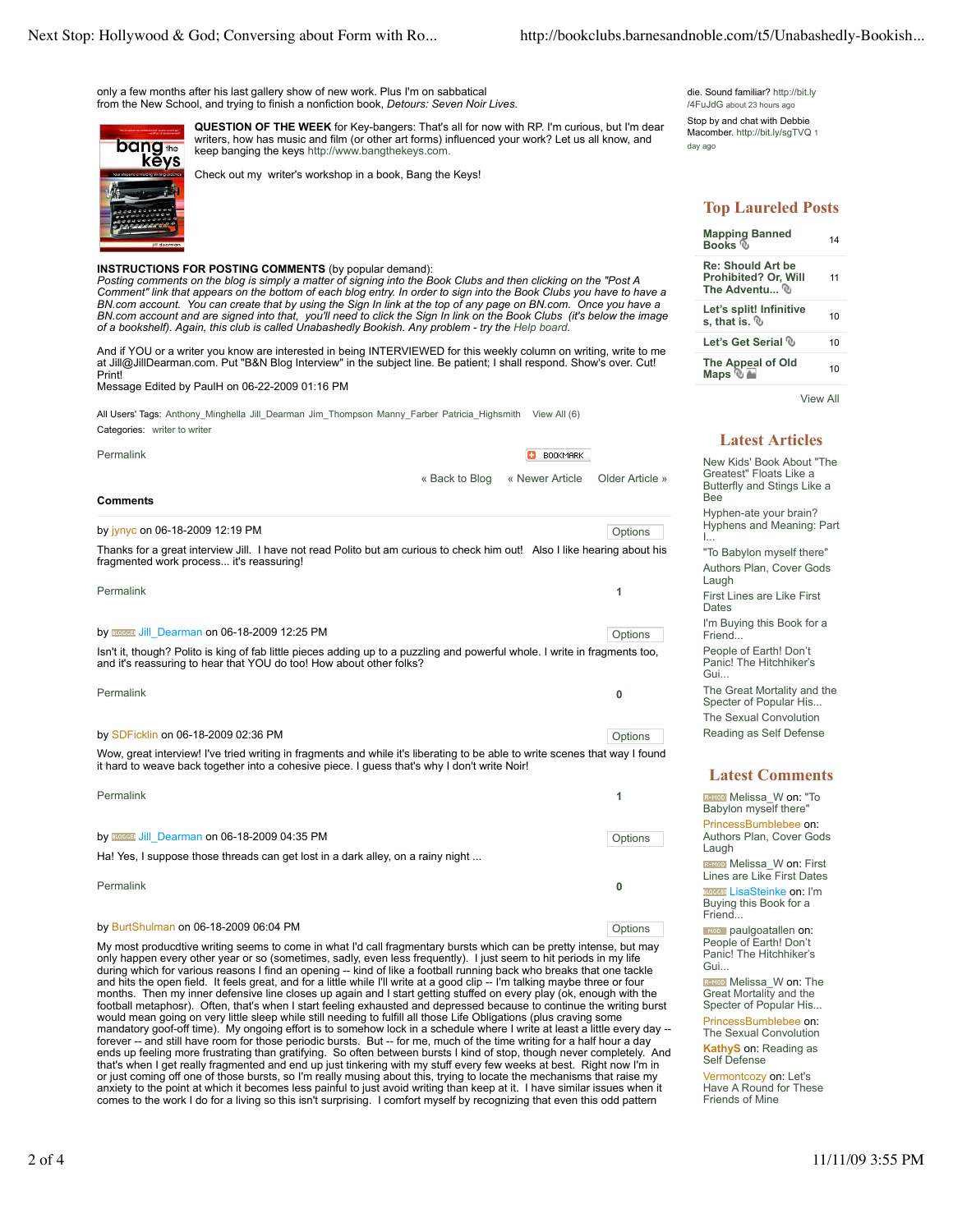does result in a gradual accumulation of what I pray are readable pages. But I also cling to the fantasy that one day --<br>"soon" -- my latent writerly discipline will trump my blatant writerly avoidance and I'll somehow st 2 hours a day no matter what. I suspect this is all tied up with the fear that even after a sustained effort I'll come up empty or close to it. But I'm on it; I'm a committed mindfulness meditator and I now work with a gifted writing coach. It may be possible that some of these old energies are shifting enough so that even when I'm in the teeth of my intense non-writing life demands, and in the grip of the perfectionism I can never satisfy, some of my resistance may be morphing into acceptance. If I can channel all this baloney into a sustainable, nourishing writer's habit, which I was able to do for several years a number of years ago -- before I took on a lot of blessed but absorbing responsibilities -- I'll be well satisfied. We'll see. But I'll never give up trying.

| Permalink                        |         |
|----------------------------------|---------|
| by KathyS on 06-19-2009 08:55 PM | Options |

Music...

......is my life; I grew up with my hands on white and black keys. As with words, I wanted to connect them, to hear music, to say something real....formed into something other than inanimate objects. I find no other way around it. It's beauty, it's pain, it's all about life. I hear music in my head, constantly. I want to deny it, but it's there; I want to<br>repulse it…but it sits in my lap. staring me in the face until I accept it… Its form is who and what way to express this. I write to music...I see it all around me...my sentences are formed with so many commas, they break because of the beat I hear in my head. My poems become lyrics to music no one else can hear. Though beautiful at times, this place, it can be lonely.

| Permalink                                                                |         |
|--------------------------------------------------------------------------|---------|
| by KathyS on 06-20-2009 06:28 PM                                         | Options |
| Jill, you asked how music, film, or other art forms influence our works. |         |

Over the last couple of years, on these boards, I've taken this time to think about these art forms....and what just exactly is their influence on me; how I have to work through them all.

I started writing a serious...I mean really serious, story. A novel in the works....in between writing poems that are now coming out my ears! This story intertwines both poems and prose...very complicated to write, let alone explain... so many voices to keep track of. I've left it alone for six months now, and going back to it, I know, will be painful, because I've tried. I've now given myself time away, without guilt, knowing this Fall I will have the "full" time to write. Taking a<br>step back for any length of time causes problems. I'm just a novice writer...who jumped into it

I grew up in a movie theater, literally. My father managed one in our local town. I'd read a lot of novels as a kid.... I did get to see these novels come to life, making characters bigger than the average bear! Everything from drama, to comedy; mystery to musicals; fantasy to westerns! Movie actors, at that time, were all bigger than life.

I grew up studying the piano. I went to school and studied art. I've thrown pots for over twenty years. I sculpt and manipulate clay. I "work" with my mind, as well as my hands. I use and incorporate a number of different mediums in<br>the process. Creating is what I do. I've painted scenery for plays, and other large projects, and all is p years, started reading a lot about writing, and writers.

#### How does my art influence why I'm now writing?

I believe, the senses that we all have, the ones we trained over the years and fine tune, these [ I think], change the<br>way we see things around us. I've told artists who have struggled with this process, the creative flow be seen, but it's a process that requires the letting go of the mind, before it can be realized, and visualized. I knew what it felt like, but to explain it was difficult.

I can see words on a page, and I get visuals. I hear music, and words come to mind. I read or write a scene, and I can place other scenes around it. I connect these dots to past experiences. Daydreaming, I believe, is a necessity for any artist. It's ongoing....Finding the tools, the words to use, I fumble around. Every day I practice writing<br>something, whether privately, or publicly on these boards, trying to keep my senses in tune. My fingers a

Kathy

Permalink **1**

### by rp15 on 06-22-2009 12:06 AM **Definition** 12:06 AM **Options**

People have been asking me about the singers I had in mind when I responded to Jill's good question about the film and music behind "Hollywood & God."

I've always gravitated towards singers – hundreds of them, so here goes: Bob Dylan, Al Green, Howlin' Wolf, Geeshie<br>Wiley, Sam Cooke, Hank Williams, Sister Rosetta Tharpe, Sister O. M. Terrell, Linton Kwesi Johnson, Chet Elvis Costello, Jackie Wilson, P.J. Harvey, Maria Callas, Morrissey, Syd Straw, Amalia Rodrigues, Connie Boswell, Lorraine Hunt Lieberson, Ray Davies, Mary Lee Kortes, Conchita Supervia, Jo Stafford, Emmett Miller, Frank Hutchison, Ralph Stanley, Johnny Cash, Jerry Lee Lewis, Bryan Ferry, Cecilia Bartoli, Arthur Alexander, Bert Williams,<br>Frank Sinatra, Bing Crosby, Peggy Lee, Ella Fitzgerald, Billie Holiday, Sanford Sylvan, George Jones, C Hoagy Carmichael, Little Richard, the Louvin Brothers, Hector Zazou, Sally Timms, Amy Winehouse, Jimmie

LizFenton on: My Own Mr. **Right** 

## **Categories**

article (1) book explorers (2) caption the cover (3) current events (14) current events news (1) decoding the lost symbol (9) fantasy and science fiction (1) for what it's worth (17) guest author (9) historical fiction (1) history (8) history and historical fiction (2) internet (1) literary history (31) literature & life (30) max syntax (27) modern and future english (4) news (4) pop culture (1) romance (30) romance fiction (27) Science (1) science fiction & fantasy (29) science fiction and fantasy (1) sports (1) tagged (1) tagged! (8) the friday five (9) the reader's advocate (16) the readers' advoacte (1) the readers' advocate (25) writer to writer (21)

### **Archives**

November 2009 October 2009 September 2009 August 2009 July 2009 June 2009 May 2009 April 2009 View Complete Archives

#### Advertisement